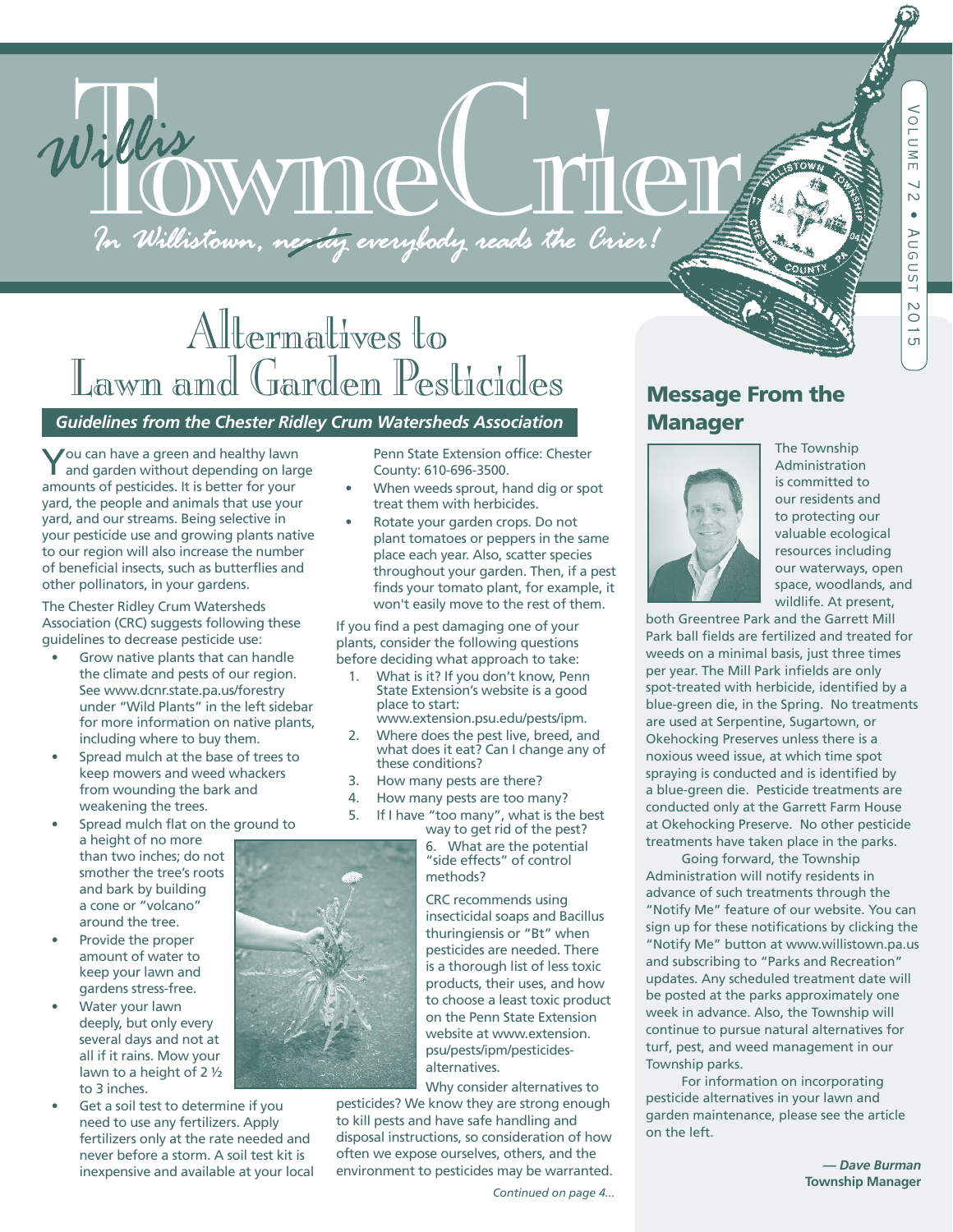#### **Willistown Parks and Recreation**



 **Celebrating our community through people, parks, and programs.**

# *GO WilMa!* (Get Outside around Willistown & Malvern!)

**Has your K-5th or teen child signed up for the national public library summer reading program and** *GO WilMa!* **at the Malvern and Paoli Libraries? Do not fret, it's not too late!** 

**This year's** *GO WilMa!*  **theme, based on the summer reading theme, Every Hero has a Story!, is "Get Outside and be a Hero!" Following scavenger hunt clues provided in our Field Guide, the Nature Heroes explore the great outdoors and find Inspiration Stations hidden in the wonderful parks and special places in and around Willistown and Malvern. Your kids can experience the magic of reading and the thrill of adventure through this innovative outdoor adventure program based upon Get Outdoors York County.** 

**Named after a child or adult who is a hero of the environment or wildlife, our Inspiration Stations are intended to embolden our** *GO*  *WilMa!* **participants to take positive action on behalf of what they love about nature. We hope that learning about these nature heroes, and understanding that one person can make a difference,** 

**encourages the kids to realize that they can be a nature hero too!** 

**A great feature of this program is that you can do it on your own time. Meanwhile, you'll be reaping all the benefits of getting fresh air, being in nature, walking, and sharing quality time with family and friends. Stamp the Field Guide at the Inspiration Station rubbing posts and receive one raffle ticket per stamp. Attend the prize raffle at the Willistown Country Fair, August 25 at 6:30 PM. Check out** *GO WilMa!* **at www.willistown.pa.us to find out more, like us on Facebook, and sign up at Malvern or Paoli Library to receive the Guide and get started! The last day to submit your final stamps for prize raffle tickets is August 24.**

# **End of summer FUN!**

### Willistown's Country Fair @ Greentree Park

#### **Tuesday, August 25 • 5:30–7:30 PM**



Wrap up summer and gear up for the new school year join friends and neighbors for a beautiful afternoon in Greentree Park at our down-home Country Fair!

- **Live, local bluegrass by Raven Hill**
- **Sleepy Hollow Farms pony rides**
- **Petting zoo**
- **Stacey's Face Painting**
- **Center on Central's Interactive Music Circle**
- *GO WilMa!* **Prize Drawing @ 6:30 PM • Interactive community**
- **booths**
- **The Pizza Wagon**
- **Whirled Peace Frozen Yogurt**

Please leave your four legged friends at home. Rain date: Thursday August 27, 5:30–7:30 PM. Call 610-647-5300 x224 if weather is a question.



#### Willistown Hummingbirds Soccer *Ages 3–6*

Boys and girls 3–6 years old learn the basics of soccer: dribbling, passing, trapping, shooting, and positioning. Each session consists of instruction, participation in fun, ageappropriate drills that are designed to teach skills, and low-key, non-competitive games. Dates: Saturdays, September 12–October 17 Time: 1–2 PM

Where: Greentree Park

Fee: \$70 Resident, \$80 Non-resident (includes team T-shirt and award)

#### Willistown Rookie League Baseball *Ages 5–7*

A fun baseball experience for 5–7 year-old boys and girls. Players receive instruction in all basics of the sport, and apply what they have learned in fun games. The games are non-competitive, and no score is kept. Players who are not able to hit a pitched ball will be able to use a tee while learning. Each session

includes instruction and game play. Dates: Saturdays, September 12–October 17 Time: 9 AM–10:15 PM Location: Mill Park Lower Field Fee: \$75 Resident, \$85 Non-Resident (includes team T-shirt, MLB baseball cap, and award)

#### Willistown Tee-Birds Tee-Ball *Ages 3–4*

A fun and highly instructional introduction to baseball for 3 and 4 year-old boys and



girls. Players learn the basics of throwing, catching, fielding, batting, and base running, and then apply what they have learned in fun, non-competitive games. Sessions are one hour long, one day per week, and include all instruction and game play in one outing. Jump Start Sports staff members conduct the instruction and oversee the games while volunteer team coaches assist. Dates: Saturdays, September 12–October 17 Time: 10:30–11:30 AM Location: Mill Park Lower Field Fee: \$70 Resident, \$80 Non-Resident (includes team T-shirt, MLB baseball cap, and award)

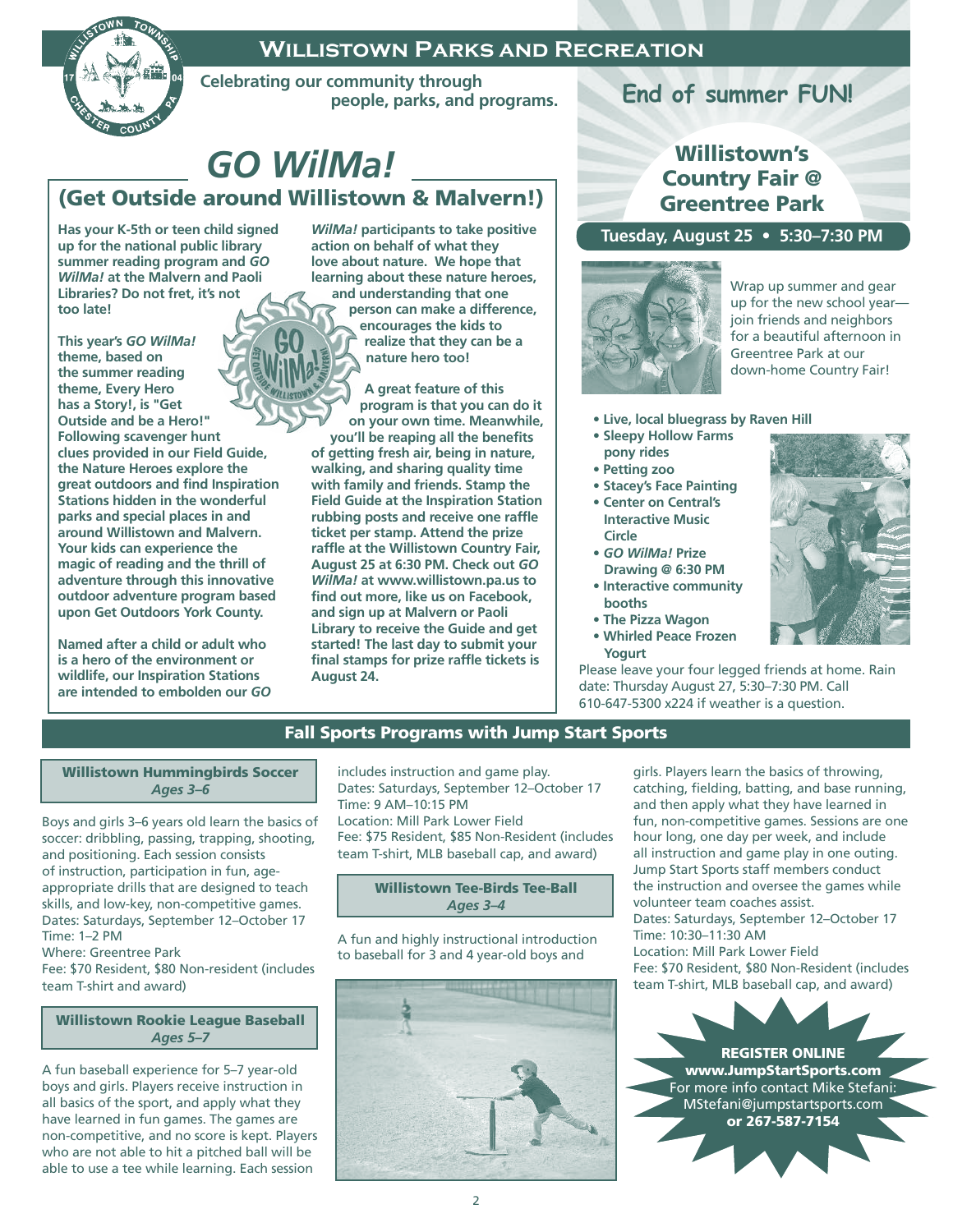## **Willistown Parks and Recreation**

# Calling all Purple Martins!

As you hike the big hill above the eastern pond at Okehocking Preserve, you will see an interesting site, a collection of white gourds on a post—it's a Purple Martin bird house nesting structure. Thanks to Ed Hunter, an enthusiastic local birder, Okehocking Preserve is calling all Purple Martins! Ed also contributed to this article.

The Purple Martin (Progne subis) is the largest North American swallow. They are so-called because the adult males are iridescent and dark blue-purple overall with brown-black wings and tail. Females

and chicks are duller, with gray on the head and chest and a whitish lower belly.

Martins are cavity nesting birds. Native Americans hung gourds for the birds to nest in, hoping to attract them to help keep insects away from crops. As a result, Martins typically breed in colonies located in proximity to people, even within cities and towns.



Purple Martins suffered a severe population crash in the 20th century widely linked to the release and spread of European Starlings in North America. The Martin population is declining by five percent annually in Pennsylvania. Starlings and House Sparrows compete with Martins for the limited number of nest cavities available. For this reason, Martins depend largely upon humans to provide houses.

Purple Martin males arrive in early April, after a 3,000-mile migration from the Amazon basin that takes them a month or more to complete. Males arrive first to establish a territory. After forming a pair bond, both the male and female are involved in selecting and building their nest. The female lays three to six eggs and is the main incubator, with some help from

the male. Purple Martins raise only a single brood per season.

The birds are agile hunters and eat a variety of winged insects at high speeds in the air. They even drink in midair, flying over a pond or stream and scooping water into their bills. Dragonflies are one of their favorite foods, and you may find their wings around the bottom of the pole. Martins fly relatively high so, contrary to popular belief,

mosquitoes do not form a large part of

# Okehocking Nature Center

# Birding & Hawk Watch Festival

**Sat., September 26 • 9 AM–2 PM**

The all-volunteer Okehocking Nature Center was formed with a simple mission: To connect people with nature through programming and improvement projects at Willistown Township's Okehocking Preserve. We hope to see you at our second annual Birding & Hawk Watch Festival on Saturday, September 26, from 9 AM–2 PM! Here's what you can expect:

- Live Raptors
- Guided bird walks for families and advanced birders
- Migration hawk watch
- Wildlife photography gallery
- Birding presentations
- Crafts and live animals from the Upper Main Line Y's Nature Center
- Live bluegrass by Raven Hill, sponsored by Willistown Parks and Recreation. This event is free. Find more information at www.okehockingnaturecenter.org. Rain date: September 27, 9 AM–2 PM

## Self-Guided Trail Map

The 180-acre Okehocking Preserve includes mature woods, meadowlands, uplands, wetlands, and riparian areas along Delchester Run and the main stem of Ridley Creek. You may pick up (and return) a map that discusses highlights of a 2.4-mile hike, denoted by 11 location markers. Thanks go to the Marjorie L. and Arthur P. Miller, Jr. Fund. The maps are located at the entrance kiosks or download a version from www.okehockingnaturecenter.org or www.willistown.pa.us.

Okehocking Nature Center is a registered 501(c)(3) nonprofit corporation.



## Okehocking Bird Walk Sunday, September 28 • 9 A **Sunday, September 27 • 9 AM**

**Join leader Edie Parnum of the Valley Forge Audubon Society for a bird walk at Okehocking Preserve. So far, 140 species have been tallied at Okehocking.** 

**Be prepared for walking in wet areas. If weather is a question, contact Edie at 610-964-8331 or eparnum2@verizon.net. Visit www.valleyforgeaudubon.org.**

**Directions: Going west on Route 3, drive past the lights at Providence Road and Delchester Road. The Preserve entrance is on the right, 1⁄2 mile past Delchester Road. If going eastbound on Route 3, because the highway is divided, you will need to make a U-turn at Delchester Road.**

their diet. Water in the area brings more insects on which the Martins feed, hence the location of the nesting structure on the ridge above the pond at Okehocking.

As you look at the gourds, you will note that they have moon shaped openings. This shape inhibits competitors from accessing the gourd and predators from preying on the hatchlings. The white structure, gourds, and decoy birds atop the structure help to attract the Purple Martins. Positioning the nesting structure in an open area allows the Martins to fly right in the door and to see predators approaching. These birds are known to be aerial acrobats, and they often fly at full speed, with wings tucked, into the gourds. Purple Martin colonies are very hard to establish. It may take 5 or more years to establish a colony at Okehocking, if at all.

The largest Purple Martin colony in the state is located about twenty minutes away on the campus of the Glen Mills Schools, 185 Glen Mills Road, Glen Mills, PA 19342. Deemed "The Purple Martin Capital of Pennsylvania", it is one of the largest colonies in the country. A Willistown Township resident also has an established Purple Martin colony, on a smaller scale. This colony took ten years to establish! Contact Bob Lange at 610-636-3893 if you would like to see the colony or talk more about his experience with Martins. Bob notes that the birds fly back to Brazil by about August 20.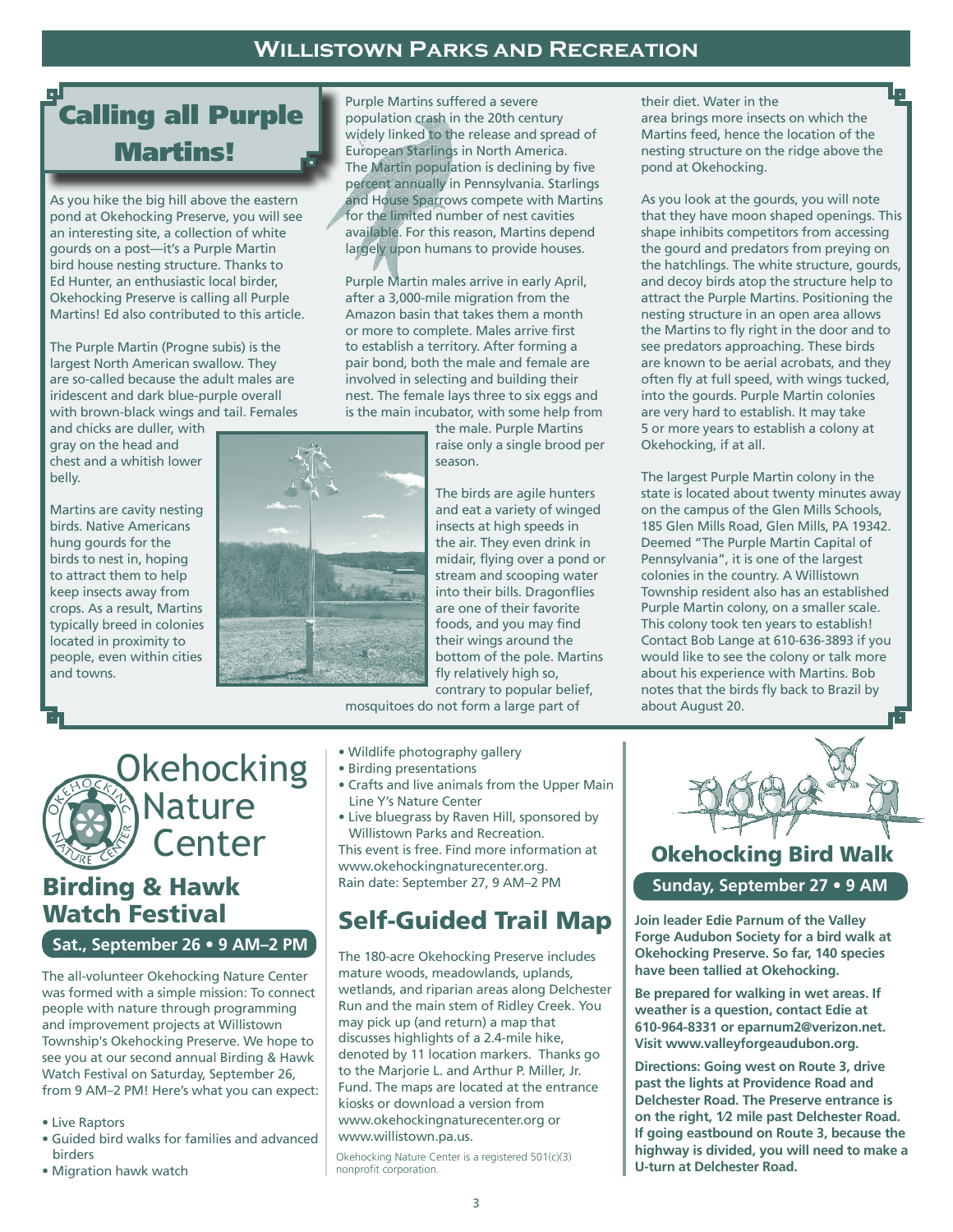# **Defining Community in a Garden**

#### By Joe Munley, Sugartown Gardener

Quite a few years ago, I had my first experience at the Sugartown Preserve Community Garden. I was a teacher and dorm parent at The Phelps School just a couple miles north of the garden. At many of the jobs I have held over the years, people truly understood the value of giving back to the community, and Phelps was no exception. I brought a rather diverse group of students, several from as far away as Korea, to the garden for several hours of community service one Saturday morning.

Back then the garden was relatively new and was used as an educational garden for young summer campers. It was a colorful, fun, and creative escape to learn about nature and the outdoors for children and adults alike. I worked alongside the young men I had shuttled there to help prepare the garden for continued summer fun.

Fast forward to the spring of 2014 when I inquired at Phelps about renewing our relationship with the garden. As the afternoon garden activity coordinator at Phelps, I had already established a relationship with the Chester County Food Bank. I thought it would be good to get the

young men off campus to share some of the skills they had learned. The Willistown Parks Department was again delighted to have us help.

Things had changed somewhat since our first visit. The garden had transformed into a volunteer community garden. While we worked alongside the community gardeners, it became clear that I wanted to continue to be involved with the garden. I



inquired about joining, and received a warm reception. I filled out the paperwork and officially joined the garden. It has been an awesome experience interacting with the members of this gardening community and sharing our passion for gardening. I learned that the two raised garden beds are under the care of a local Girl Scout and Daisy troop and provide food for local Chester County

Food Bank pantries. All of the members of the garden also provide donations to the Food Bank.

This past spring, on a Saturday afternoon, my children and I drove down the gravel drive and saw a familiar sight. A group of young men from The Phelps School were there once again helping prepare the garden for the upcoming planting season. Although I no longer work at the school, I was pleased

when I saw familiar faces in the group willingly giving back to the community. A lot has grown and been harvested since that Spring day. Donations to the pantries have been ongoing as well. Some of our crops have also gone to the bellies of our ever hungry and persistent groundhog residents.

My children and I visited the garden again just the other day and surveyed the efforts of everyone's labor. We traveled the central path back to the blueberry bushes and sampled some of their delicious fruits. We were instantly reminded that it is always a good day to be in the garden!

Editor's note: The Sugartown Preserve Organic Community Garden is memberbased. The food grown is not for the general public, aside from the donations to the local food pantries. There is availability for new members. Please contact Mary, Director of Parks and Recreation, at 610-647-5300 x224 with membership inquiries and any questions.

*Alternatives to Lawn and Garden Pesticides continued from page 1.*

We have all heard the reports implicating pesticide use in the decline of the honey bee population and the potential wider reaching consequences on biodiversity (the variety of plants and animals) and impacts on food production. Another perspective is, if we use a pesticide on a plant or animal that is eaten by another, there is the potential of the pesticide then passing on to the next predator and so on. As John Muir said, "When we tug at a single thing in nature, we find it attached to the rest of the world."

The Environmental Protection Agency (EPA) is responsible for the oversight and regulatory requirements to reduce the risks from chemicals used on food and the use of pesticides. These responsibilities are mandated by several laws, including the Toxic Substances Control Act; Federal Insecticide, Fungicide, and Rodenticide Act; and Food

Quality Protection Act. Extensive information is available on www.epa.gov under Learn the Issues/Pesticides and Science and Technology/ Pesticides.

In each state, one agency works with the US EPA to enforce federal pesticide regulations and respond to potential complaints. In Pennsylvania, that agency is the Department of Agriculture's Bureau of Plant Industry, www.agriculture.state.pa.us. Contact Poison Control in the event of a possible pesticide poisoning at 1-800-222-1222.

Before you use a pesticide, you may want to ask yourself, "Do I need to use this?" Consider the advice of the Environmental Protection Agency: "The most effective way to reduce risks posed by pesticides is to use non-chemical control methods to reduce or eliminate pest problems."

#### **Recycling Roundup**

## Spring Document Shredding—Over the Top!

The car line began at 8:30 AM and did not let up until 10:45 AM. At noon, the capacity of the shredding truck was almost filled. Residents brought over 10,000 pounds of paper for shredding—exceeding the previous high by 2,500 pounds! The Recycling Commission was in Heaven. Residents' nerves were a bit frayed at the length of the car line, however. We learned a lesson: We only had two carts in which residents could dump and run this year next year we will have six. Our apologies, and we will do better in 2016!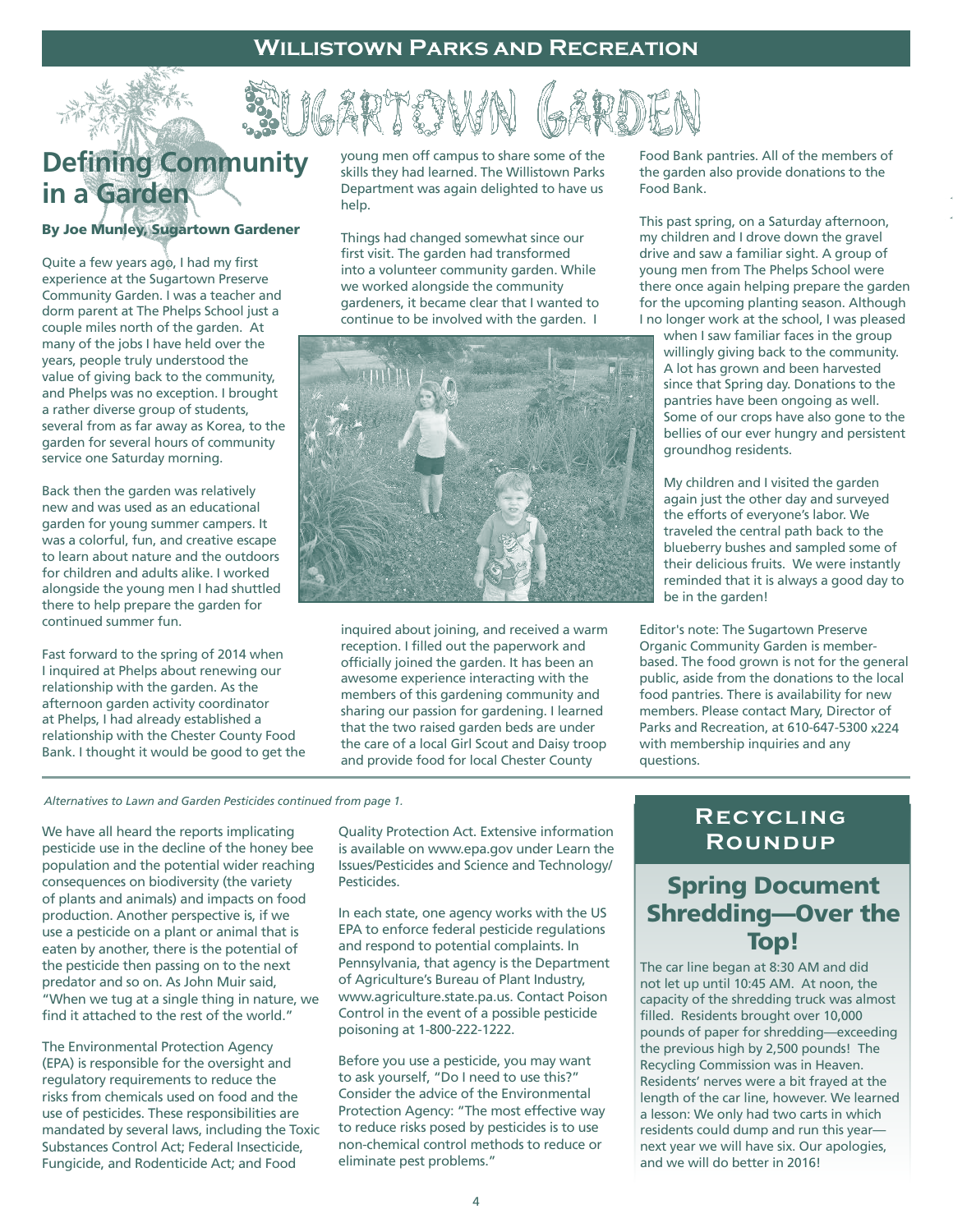#### **Recycling Roundup**

No E-Waste Accepted!

 Chester County Household Hazardous Waste *Fall Recycling Event*

#### **Saturday, October 10 • 9 AM–3 PM**

#### **County Government Services Center 601 Westtown Road, West Chester**

**This is a Chester County-sponsored event, not a Willistown Township event. Please note: E-waste will not be accepted. Do not leave chemicals, paints, poisons, etc. at the Township building. The Township does not have any capabilities for disposing of this material. Call the Willistown Township Recycling Commission Chairman, Jim Tate, with questions: 610-647-7361.**

#### Household Hazardous Waste Materials Accepted (*if properly labeled*)

#### Paint Products

- Oil-based paints
- Paint thinners
- Shellac
- Solvent-based paint products
- Stains/varnishes
- Strippers/removers
- Turpentine
- Wallpaper cement

#### Household Products

- Adhesives/solvents
- Drain openers
- Dry cleaning fluid
- Kerosene
- Mothballs/flakes
- Rechargeable batteries lithium, ni-cad, and button
- Rug cleaners
- Spot removers
- Toilet bowl cleaners • Wood/metal cleaners

#### Outdoor Products

- Asphalt sealers
- Caulking compounds
- Joint compound
- Rodent poison
- Roof cements
- Swimming pool chemicals
- Weed killers
- Septic tank degreasers

#### Automotive Products

- Antifreeze • Batteries – lead-acid type: car, truck, motorcycle, lawn mowers, and marine
- Carburetor cleaners
	- Fuel additives
- Gas/oil mixtures
- Gasoline
- Grease/rust solvents • Transmission/brake fluids
- **Other**
- Acids/caustics/solvents
	- Flammables
	- Lead
	- Mercury-bearing items thermometer switches
	- Organic peroxide
- Oxidizers
- Pesticides
- Reactive metals
- Reactives

#### Did You Know?

Latex paint is not hazardous waste... It can be solidified and then placed in regular trash. Take the top off the paint can and place it outside, away from pets and children. Allow it to harden. If the can is very full, absorb the paint by mixing it with sawdust, clay-based cat litter, shredded paper, or rags. Stir with a stick until all the paint is absorbed. When the paint is solidified, it can be placed in the trash.

#### Items NOT Accepted at HHW Collection Sites

- Non-recyclable alkaline batteries
- Ammunition
- Appliances
- Asbestos
- E-Waste
- Explosives
- Freon appliances • Oxygen/helium/propane gas cylinders
- Infectious/medical waste
- Latex paint (water-based)
- 
- PCBs
	- Pressurized CFCs & HCFCs

#### N0 E-Waste Accepted!

Due to a disagreement between manufacturers of E-Waste (computers and televisions, primarily) and the PA Dept of Environmental Protection, the collection of E-Waste at Chester County- sponsored Household Hazardous Waste events has been suspended for 2015. Effort to reach a new agreement is underway, but there is no timetable for when that will monitor this situation and periodically post the status on the Willistown website and in the Towne Crier newsletter.

#### Fall Drop-Off Wood Chipping Event

The Township will host a drop-off wood chipping event in late October or early November. Tree branches and limbs will be accepted. A specific date will be posted on the Township's website. You may also sign up for this date announcement and other Township Administration news on the website through the "Notify Me" system found in the left sidebar on the home page. You can select "Administration" and other department notifications to be in the know on Willistown Township goings-on.

**Contact Jim Tate, Recycling Commission Chairman, at 610-647-7361 with questions.**

# Willistown Township Recycling Events

U.S. Drug Enforcement Administration National Drug Take-Back Program *Drive Through, Drop-Off!* **Saturday, September 26, 10 AM–2 PM**

Location: Behind the Willistown Police Department Building, 688 Sugartown Rd., Malvern, 19355 Follow the signage to drive and drop, no need to get out of your car!

The Drug Take Back program is a national program organized by the Federal Drug Enforcement Agency but managed locally by municipal police departments, Willistown's being one of them.

Dispose of your expired, unused, and unwanted prescription drugs: pills, capsules, patches, liquids, creams, and powders in whatever containers they are presently enclosed. Note: This DEAsponsored Drug Take-Back program in cooperation with the Willistown Township Police Department will not accept needles, sharps, IV solutions, or illicit substances such as cocaine, heroin, and marijuana. The service is free and anonymous, no questions asked.

Be advised that flushing unwanted drugs down the toilet or throwing them in the trash poses potential safety and health hazards. Medicines that languish in home cabinets are highly susceptible to diversion, misuse, and abuse. This initiative addresses a vital public safety and public health issue.

# be finalized. Willistown's Recycling Commission will

5

- -
	-
- 
- Unidentified waste

#### • Radioactive waste • Tires

- Used motor oil
- White goods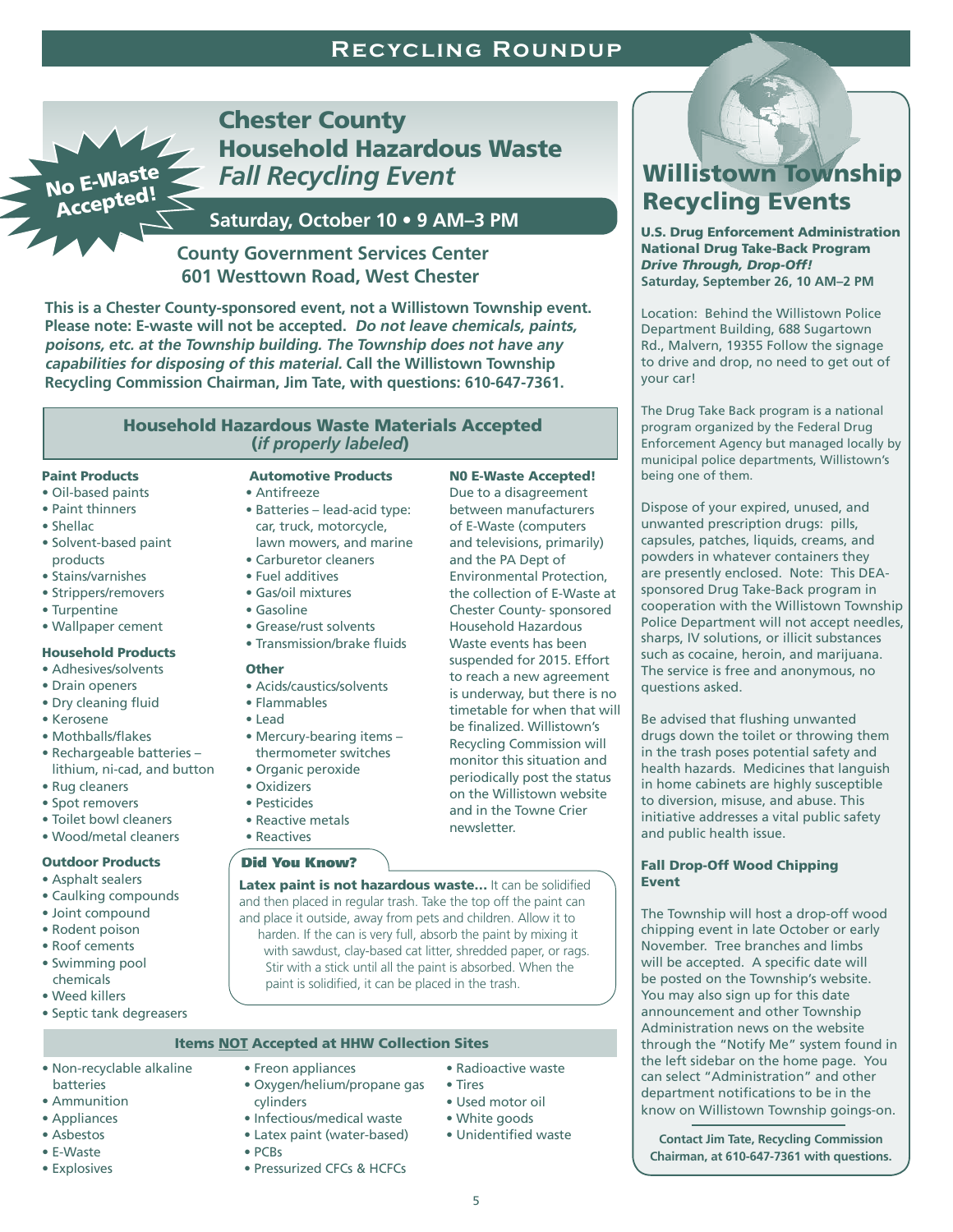#### **Community**

# *Historic Sugartown Happenings*



#### Shugart's Sunday BBQ & **Bluegrass** *Sunday, September 13, 2–6 PM*

Enjoy an afternoon of down-home family fun at Historic Sugartown! Tap your toes to great local bluegrass music by Summit Hill while enjoying finger-licking barbeque by Uncle B's BBQ Smoke Shack of Phoenixville and mouth-watering sweet corn and watermelon from Sugartown Strawberries. Willisbrook Farm hayrides, sack races, and more will surely delight. To purchase tickets, visit HistoricSugartown.org or call 610-640-2667. Admission: \$35/Adult, \$10/Child ages 3–10 (ages 2 & younger are free)

Sugartown at Sundown Lantern Tours *Friday & Saturday, October 16–17, 6:30–8:30 PM*

Enjoy Sugartown in a whole new light! Join one of our knowledgeable guides as they lead you through the village by lantern. Along with Sugartown's rich history, you'll hear lesser-known and possibly chilling tales about the village.

Did anything creepy or sinister ever happen at Sugartown? Find out for yourself! Bring the family for an evening of hair-raising fun, and enjoy hot cider and treats after your tour.

The lantern tours will last approximately one hour. Pre-registration is required, and space is limited. Admission: \$8/Adult, \$6/Child ages 10 & younger

#### Victorian Dance *Sunday, November 1, 2–5 PM*

Join us for an afternoon of dancing led by the Victorian Dance Ensemble Performing Troupe of the Civil War Dance Foundation.

Weekend Guided Tours *Saturdays, 11 AM–4 PM Sundays, 1–4 PM*

#### Sugartown Christmas *Saturday, December 12, 11 AM–4 PM*

**Visit www.HistoricSugartown.org.** 



#### Swimming Pool & Hot Tub Drainage Guidelines—*Do Not Pollute!*

Every year, there are fish kills in our local streams due to the discharge of water that has not been fully de-chlorinated to storm drains. The discharge of any sewage or industrial waste, including swimming pool water, to any water body of this com-

monwealth without a permit is a violation of the Clean Streams Law, the Act of June 22, 1937, P.L. 1987, as amended. The Law prohibits the discharge of any swimming pool water without a permit. However, it has been the PA Department of Environmental Protection's (DEP) policy not to require permits for discharges from single resident pools provided the guidelines outlined below are followed.

Residents and property managers who drain water from swimming pools and hot tubs must minimize environmental impact from water which contains chemicals that may be harmful to the environment.

- Please note: You are not permitted to discharge pool or hot tub water to sanitary sewers in Willistown Township.
- Never drain pool water directly into a stream, pond, or other body of water. Pump pool water out over an open area, such as a lawn, at a rate slow enough so that it is absorbed and does not reach the stream or storm drains. Ensure that the water does not flow off of your property.
- Standing water or accumulated rain and/or pool water from the previous season should be pumped from the top so as not to disturb settled solids. Solids on the pool bottom should not be discharged. After the water has been removed, solids

should be cleaned out manually.

- Shut off the chlorination system, if you have one, or stop adding chlorine. Leave the water in the pool or hot tub for two weeks prior to draining.
- Test the pH and chlorine residual of the water to be discharged. Drain the pool only when a test kit indicates no detectable chlorine levels, and the pH level is between 6.5 and 7.8.
- If your pool contains algae or a black film of organic matter, collect it and compost it. This water may also contain low dissolved oxygen or have elevated temperatures, so discharge it over a grassy area to avoid it from reaching storm drains.
- Ensure that the discharged water does not create nuisance conditions such as odors and fly and mosquito breeding areas.
- Properly store pool chemicals to prevent leaks and spills, and follow the instructions on labels for disposal.
- By following these simple steps, you can help ensure that your pool will not only provide months of summer fun, but will also leave minimal pollution to our precious natural water supplies.

*Questions? Contact DEP* **Southeast Regional Office 2 East Main St. Norristown, PA 19401 Main Telephone & 24-Hour Emergency: 484-250-5900**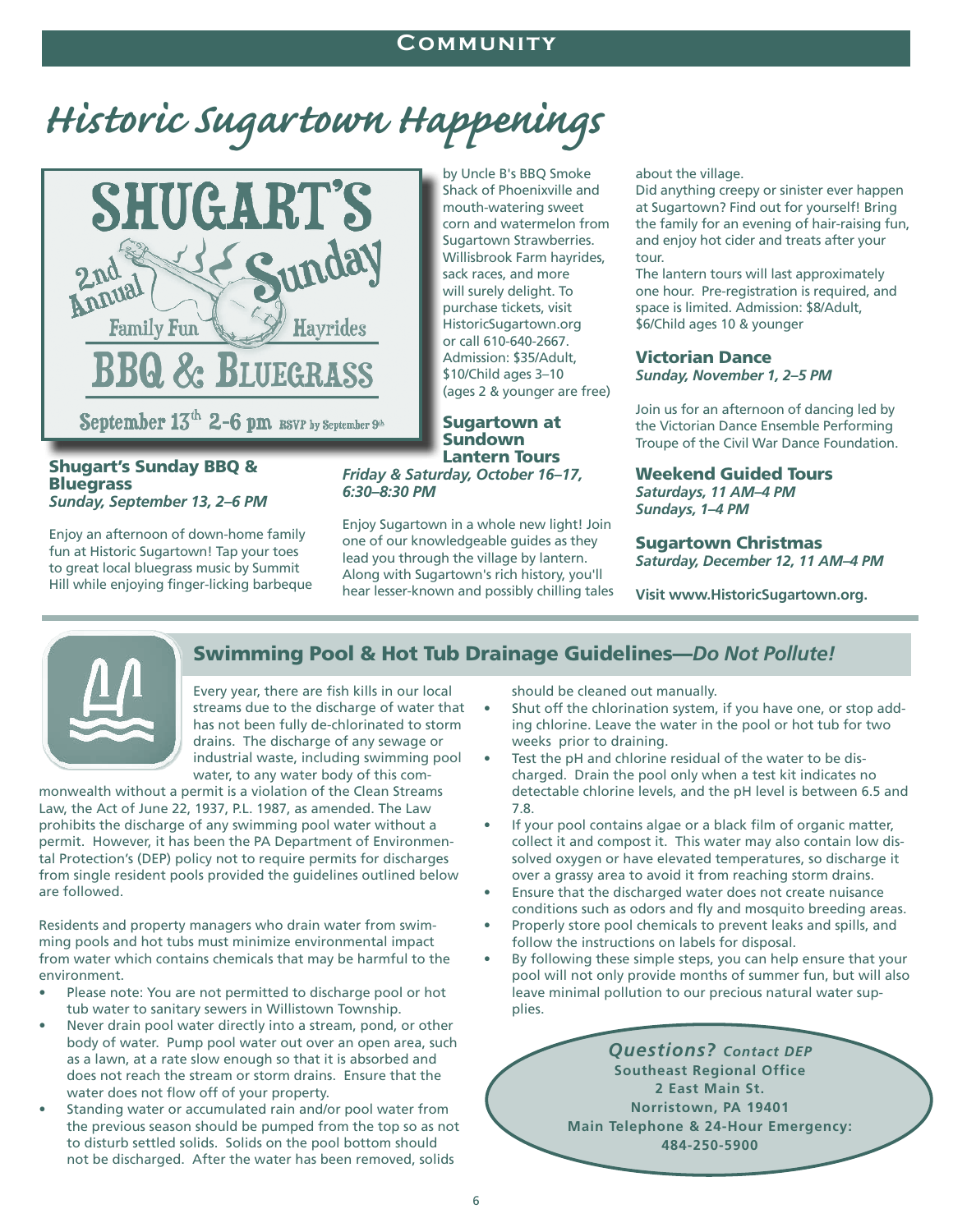#### **Community**

# LIBRARY NEW

#### **Malvern Public Library**

Super Readers have been reading up a storm this summer! There is still time bring in your Super Reading Program logs, due August 14, and *GO WilMa!* Field Guides, due August 24. Turn in your Summer Reading Program logs and get your Wishing Well Tickets for our weekly drawings and the Grand Prize drawing. You need to present your *GO WilMa!* Field Guide with your completed Inspiration Station stamps to get the raffle tickets for the prize drawing at the Willistown Country Fair in Greentree Park on Tuesday, August 25.

specific days and times.

We welcome Explora to our family of resources helping you with educational and research

needs. Explora is the search interface for all of our informational databases. No more searching separate informational databases, Explora provides one stop shopping for information! Visit ccls.org and click on the Explora icon. Type in a subject and it will bring up relevant magazine and Associated Press

articles as well as images.

#### **Paoli Library**

We are excited to announce that we have a new Children's Librarian at Paoli Library! Please help us welcome Kelly Shea. Kelly has a Master's Degree in Library and Information Science and has experience in library well as an educational background working with young children. Kelly will be creating

and implementing programs for children at Paoli Library. She will continue with our popular Family Storytime on Wednesdays at 11 AM.

Welcome Kelly!

**For more information on library hours, services, and programs:**

> MALVERN PUBLIC LIBRARY: 1 East First Ave. Malvern www.ccls.org or 610-644-7259

PAOLI LIBRARY: 18 Darby Road, Paoli www.tredyffrinlibraries.org or 610-296-7996



2015 is shaping up to be a great year of programs led by the Paoli Battlefield Preservation Fund (PBPF) and The Paoli Memorial Association (PMA)!

**National Historic Landmark designation** The PBPF's efforts to have the Paoli Battlefield named as a National Historic Landmark is slated to be submitted to the National Park Service by Summer's end.

#### **Archeological Research and Excavation**

Matt Kalas from Temple University has conducted archeological excavations, and we hope to have his findings available this fall.

#### **Revolutionary Lecture Series**

This September begins our 5th year presenting these extremely popular dinner lectures by many noted authors and historians held at the General Warren Inn. Join us the second Monday of each month except December. The 5th season will include Joe Becton, Michael Harris John Nagy, Bruce Gill, Laurie Hull and others. The lectures begin seating at 5:45 PM and end about 8:00 PM, and cost is \$49 per person. Many of the authors bring their latest books for purchase and autographing for our guests.

#### **Paoli Battlefield Heritage Day**

*Saturday, September 19, 11 AM–5 PM* The third annual family historical fun day will be held on the Battlefield at Monument and Wayne Ave in Malvern. We'll have kids games, food, crafts, numerous demonstrations and more. We encourage Veterans and their families to attend and Veterans to share about their military service. Join us for a Military salute wreath laying ceremony including Taps by a Civil War Bugler and an Honor Guard at 5 PM. Admission is by donation: \$8 per person, Kids \$5 and \$20 per family. Parking is free on site. All proceeds are to support the Park and Battlefield projects and upkeep.

**Paranormal Tour** *Saturday, Oct 3, 6–11 PM*

**PMA & PBPF Fund Raising Dinner** Thursday, October 8, *6–9 PM*



WilMa! charge are Rosalie Dietz, Malvern Library, Mary Customer service as Super Readers and Nature Heroes leading the 2015 GO McLoughlin, Willistown Township, Linda Meachen, Malvern Library, and Maggie Smaltz and Joey Ryan of Paoli Library.

- Mark Sunday, September 13 on your calendars! We will see you at our craft table at Malvern's Harvest Festival in Burke Park.
- Join Fall Book Club! We'll be discussing Barbara Kingsolver's *Flight Behavior* and *Animal, Vegetable, Miracle*. We will also discuss the line-up of books for the coming ten months. We will meet in the program room at the library at 10 AM on September 8.
- Registration for the Fall Storytimes will start in September. This is a fun way to prepare your child for school. We have early literacy classes for babies, 2 year-olds, and children from 3–6 years old. Call the library for